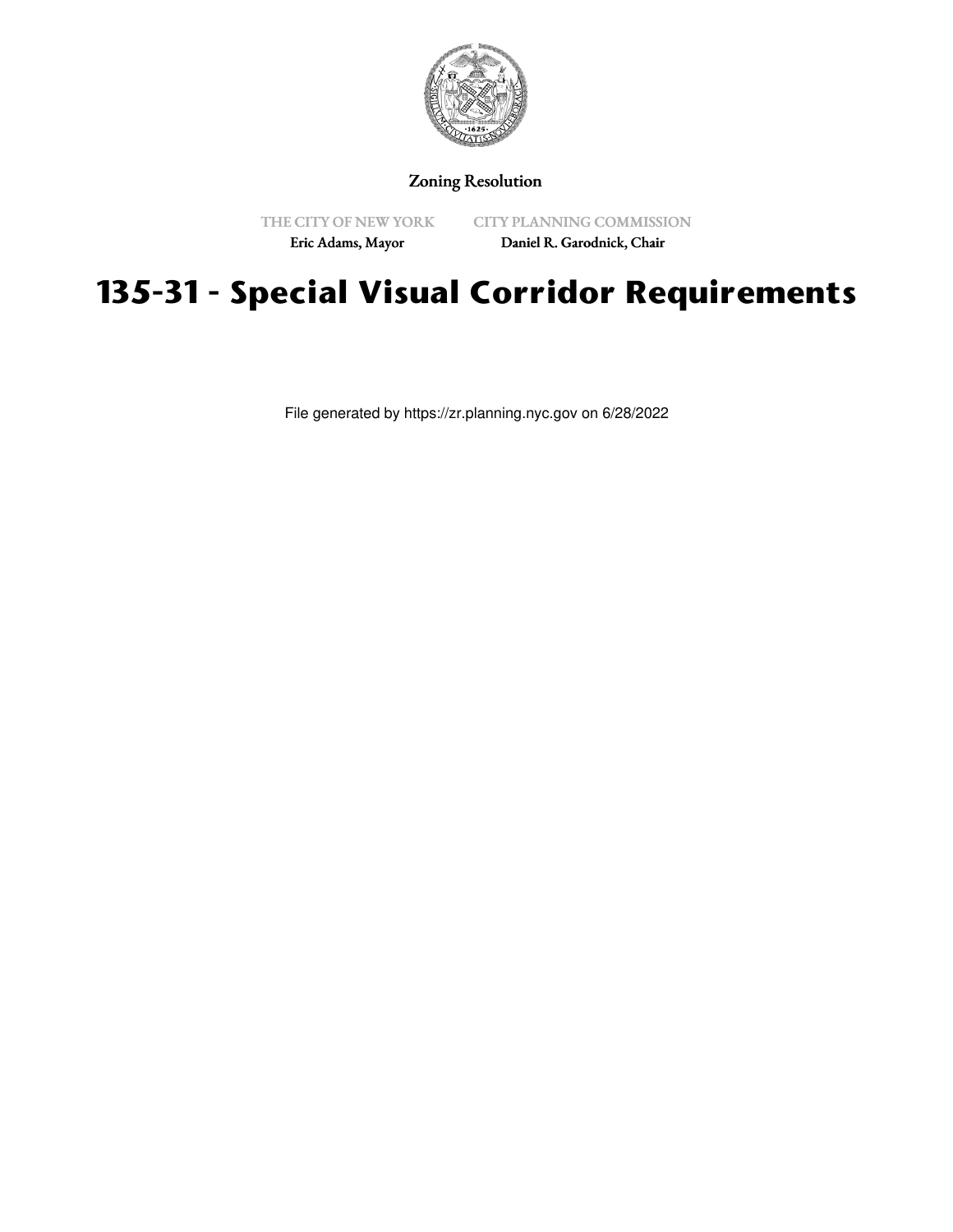## **135-31 - Special Visual Corridor Requirements**

## LAST AMENDED

Within the #Special Bay Street Corridor District#, visual corridors shall be provided east of Bay Street, prolonging Swan Street, Clinton Street, and Grant Street, as shown on Map 2 in the Appendix to this Chapter. The location of the visual corridor prolonging Grant Street may be located anywhere within the flexible location designated on Map 2.

(a) General Requirements

The boundaries of visual corridors shall be considered #street lines# for the purposes of applying the #use#, #bulk# and parking provisions of this Resolution, except that such portion of the #zoning lot#:

- (1) shall continue to generate #floor area# ;
- (2) may be included for the purposes of calculating #lot coverage# ; and
- (3) shall be permitted to accommodate open, unscreened, tandem (one behind the other) #accessory# off-street parking spaces, provided that any such parking spaces are provided in accordance with DOT standards for onstreet parking.

Such visual corridors shall be a minimum of 60 feet wide and shall be improved in accordance with paragraph (b) of this Section

(b) Required improvements

All required visual corridors shall be improved as follows:

- (1) Where a visual corridor is utilized to provide access to #accessory# off-street parking, such visual corridor shall be improved to the minimum Department of Transportation (DOT) standards for public #streets#, from its intersection with Bay Street to at least the curb cut provided to such #accessory# off-street parking, or as deep as necessary to accommodate any parking located on the visual corridor, as applicable. Any remaining portion of the visual corridor may be improved in accordance with the standards in paragraph (b)(2)(ii) of this Section.
- (2) Where a visual corridor does not provide access to #accessory# off-street parking, such visual corridors, may either:
	- (i) be improved to the minimum DOT standards for public #streets#; or
	- (ii) be improved to provide an open area, as follows:
		- (a) a minimum of 20 percent of the open area shall be planted with any combination of perennials, annuals, decorative grasses, shrubs or trees in planting beds, raised planting beds or planter boxes. Such planting bed shall extend to a depth of at least three feet, inclusive of any structure containing the planted material, and any individual planted area shall have a width of at least five feet;
		- (b) the remainder of the open area, as applicable, may contain any combination of:
			- (1) streetscape amenities including, but not limited to, benches or tables and chairs;